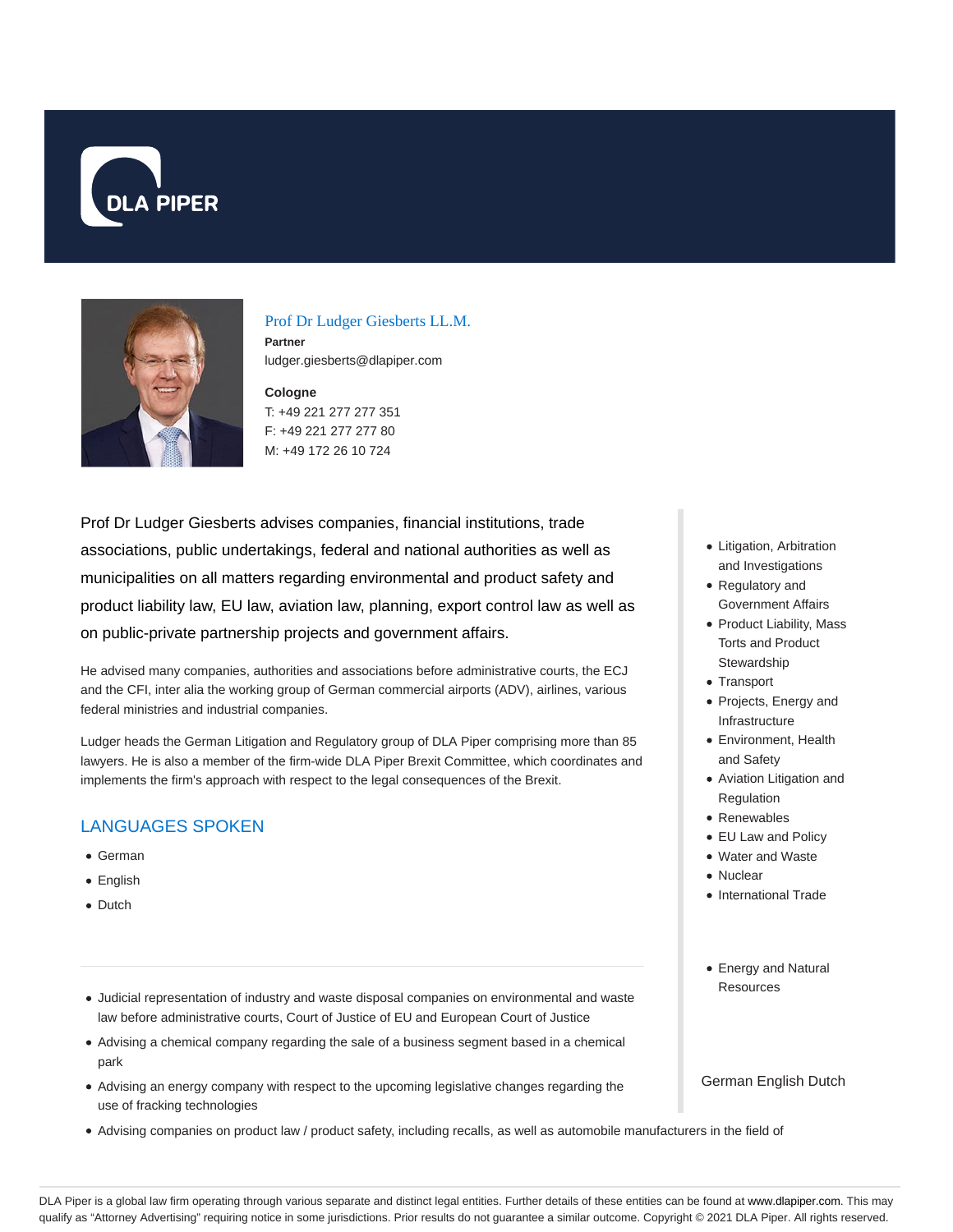"autonomous driving"

- Advising an industrial company in the context of an environmental damage case
- Advising airlines and airports on aviation law
- Advising infrastructure companies and federal states on EU state aid law and representation before the EU Commission
- Judicial representation of companies as well as national authorities (inter alia ministries, the German Federal Aviation Authority) in (EU) state liability matters.

### CREDENTIALS

## Professional Qualifications

Rechtsanwalt admitted with Rechtsanwaltskammer Cologne

## Prior Experience

Ludger became a Partner at DLA Piper in March 2008. Before that, he worked for another international law firm for 15 years (10 years as a partner).

## **Recognitions**

- JUVE Handbook 2021/2022: Frequently recommended for public sector: environmental and planning law, product-related environmental law: regulatory and regulated industries: transport sector: regulatory and financing; "gives very qualified advice", competitor; 2020/2021: "very good legal and strategic advice", "very competent, absolutely reliable, always comes up with innovative solutions", clients; 2019/2020: "market-leading expert", competitor
- Legal 500 Germany 2022: Recommended for public law: environmental and planning law (including product related advice), trade and distribution law: foreign trade law, compliance, dispute resolution: commercial disputes and advice of the transport sector; "Excellent expertise with fast and efficient advisory practice."
- Chambers Europe Deutschland 2022: Recommended for public law; "practical and solution-oriented"; "high-class advice and excellent accessibility"
- Handelsblatt in cooperation with Best Lawyers: Recognised as "lawyer of the year" for environmental law (2020) and recommended for environmental law, public law as well as litigation (2021/2022)

## **Education**

- Universities of Bonn and Trier, First and Second State Examination, Dr. jur.
- London School of Economics and Political Science, LL.M.
- The German University of Administrative Sciences Speyer, Magister Rerum Publicarum

### **Memberships**

- German-British Lawyer Association
- Association for Environmental Law

### **Lecturer**

Ludger is a honorary professor (Honorarprofessor) at Cologne University. He lectures on German public economic law (Öffentliches Wirtschaftsrecht) and EU law.

## INSIGHTS

He is the author of more than 110 publications, including nine books. He is the co-editor of the Umweltrecht (Beck Online Publication

DLA Piper is a global law firm operating through various separate and distinct legal entities. Further details of these entities can be found at www.dlapiper.com. This may qualify as "Attorney Advertising" requiring notice in some jurisdictions. Prior results do not guarantee a similar outcome. Copyright © 2021 DLA Piper. All rights reserved.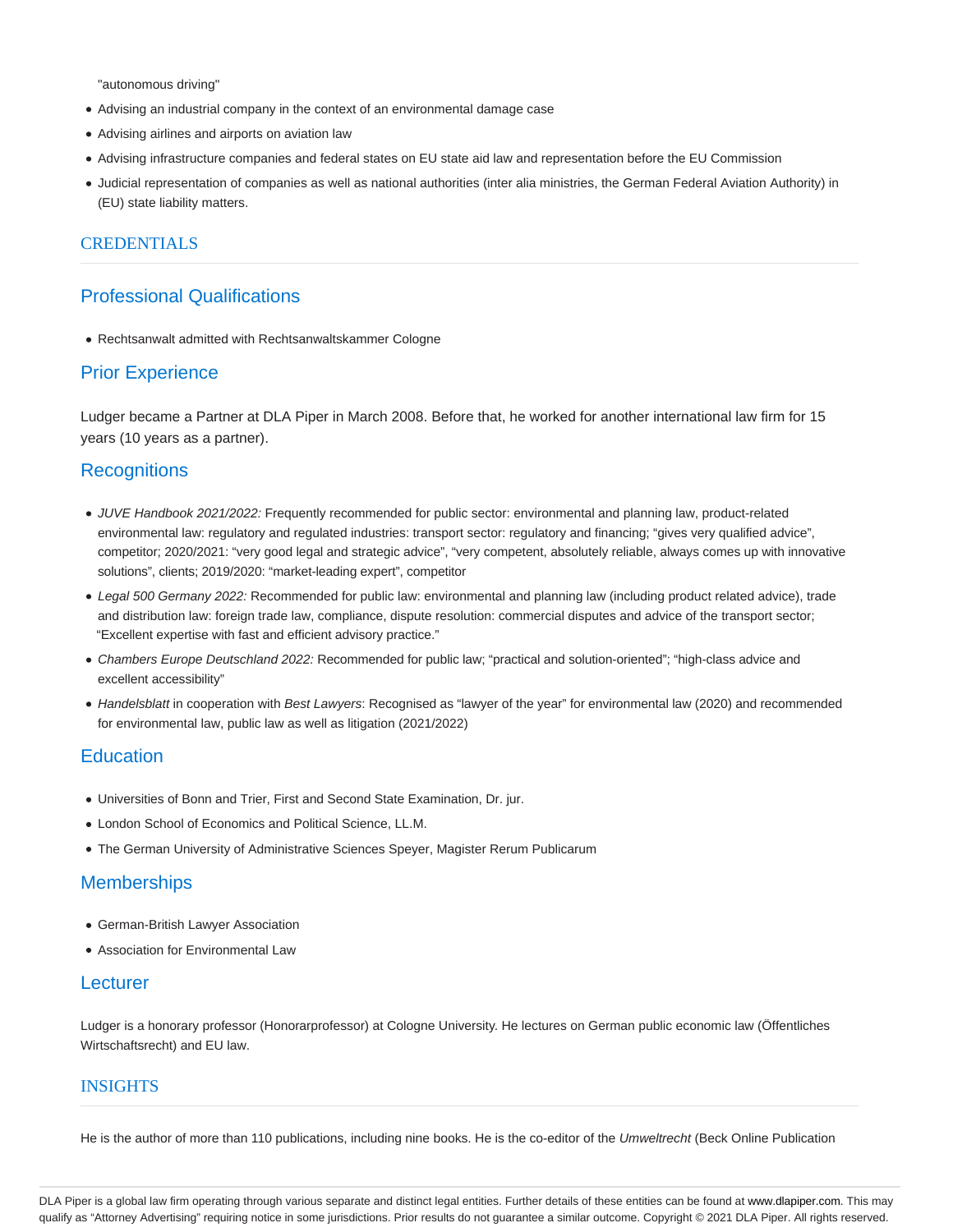Giesberts/Reinhardt). He is also a member of the board of the Journal of Airport Management and the organiser and moderator of the German Aviation Days (Deutsche Luftfahrttage).

## **Publications**

**Drastic Extension of Germany's Foreign Direct Investment Control Regime**

5 May 2021

As expected, Germany's extended foreign direct investment control regime (FDI regime) took effect with the 17<sup>th</sup> Amendment of the Foreign Trade and Payments Act on 1 May 2021.

**Minimum standards in the supply chain**

#### 16 March 2021

With the "Supply Chain Act", German companies will face increased requirements with regard to compliance with human rights and environmental standards in international supply chains. The Federal Government's draft of the "Act on Corporate Due Diligence in Supply Chains" of 3 March 2021 now offers the first details of these requirements.

**Germany Foreign Direct Investment (FDI) Control: Massive Extension of Scope**

25 January 2021

For the forth time within one year, Germany will broaden the reach of its foreign direct investment control system.

**REACH 2.0 – New EU Chemicals Strategy for Sustainability**

10 December 2020

Chemicals are omnipresent in our everyday life and play a fundamental role as building blocks in technologies, materials and products. However, chemicals with hazardous components can also cause damage to human and animal health and the environment.

**Minimum standards along the supply chain - Effects of the supply chain law on German companies**

#### 12 November 2020

For internationally operating companies, new demands on their international supply chains are coming into focus. In Germany, the political debate concerning a so-called supply chain law is taking shape. A first draft is expected within the next few months. At the same time, the introduction of a similar set of rules and regulations at EU level is being discussed; a decision on this matter is expected in 2021. Other European countries such as the Netherlands and the United Kingdom have already introduced corresponding legislation.

**Germany's New Foreign Direct Investments (FDI) Act took effect on 11 October 2020**

#### 19 October 2020

In addition to the intended amendments to the Foreign Trade and Payments Act Germany's Federal Government on 20 May 2020 has decided on a bill that broadens the scope and the scrutiny with regard to foreign investments.

**The EU stimulus package**

DLA Piper is a global law firm operating through various separate and distinct legal entities. Further details of these entities can be found at www.dlapiper.com. This may qualify as "Attorney Advertising" requiring notice in some jurisdictions. Prior results do not guarantee a similar outcome. Copyright @ 2021 DLA Piper. All rights reserved.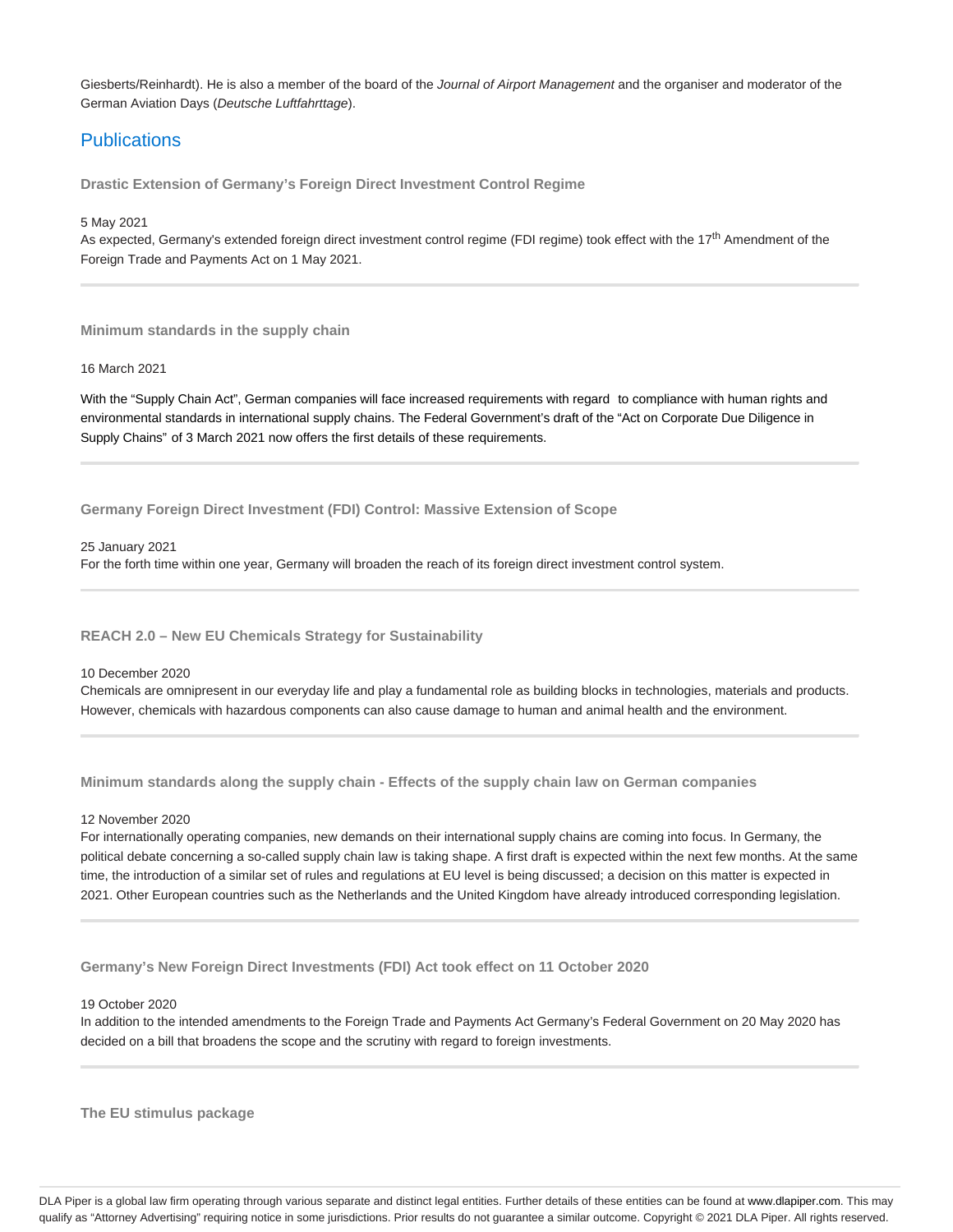#### 17 August 2020

Implementation of next generation EU & reinforcement of multiannual financial framework 2021-2027 in reaction to the COVID-19-pandemic and its economic and social impacts.

**Global Class Actions Briefing: Major developments in European consumer protection laws: Product safety and consumer class actions in Europe**

### 15 July 2020

The EU's proposals for a revised EU General Product Safety Directive (the GPSD) and the EU's deal for a Collective Redress Directive (the CRD) point the way to a future of heightened novel risk in Europe of collective redress or, as these claims are popularly known, "class actions".

- "Diesel traffic bans" exceptionally possible ("'Diesel-Verkehrsverbote' ausnahmsweise möglich!"), Neue Zeitschrift für Verwaltungsrecht (NVwZ) 2018, p. 1276 et seqq
- Giesberts/Reinhardt, Beck's online commentary environmental law ("Beck'scher Onlinekommentar Umweltrecht"), continuously updated, printed version: 2nd edition 2018
- Electrical and Electronic Equipment Act, Commentary ("Elektronikgerätegesetz ElektroG, Kommentar"), publishing house Beck Verlag , 3rd edition 2018
- Giesberts/Kastelec, The fracking regulatory package ("Das Regelungspaket zum Fracking"), Neue Zeitschrift für Verwaltungsrecht (NVwZ) 2017, p. 360 et seqq
- Current issues concerning the fee collection according to Sec. 19b of the German Aviation Act ("Aktuelle Fragen der Entgelterhebung nach § 19b LuftVG"), Zeitschrift für Luft- und Weltraumrecht (ZLW) 2016, p. 328 et seqq

View the full list of publications.

### **Events**

## Previous

**Extension of Foreign Direct Investment Control Regime: Update**

9 June 2021 Webinar

**Pan-European Week: Act on Corporate Due Diligence in Supply Chains – Government Relations**

20 April 2021 Webinar

### **NEWS**

**Best Lawyers / Handelsblatt recommends a total of 90 lawyers from DLA Piper in Germany**

DLA Piper is a global law firm operating through various separate and distinct legal entities. Further details of these entities can be found at www.dlapiper.com. This may qualify as "Attorney Advertising" requiring notice in some jurisdictions. Prior results do not guarantee a similar outcome. Copyright @ 2021 DLA Piper. All rights reserved.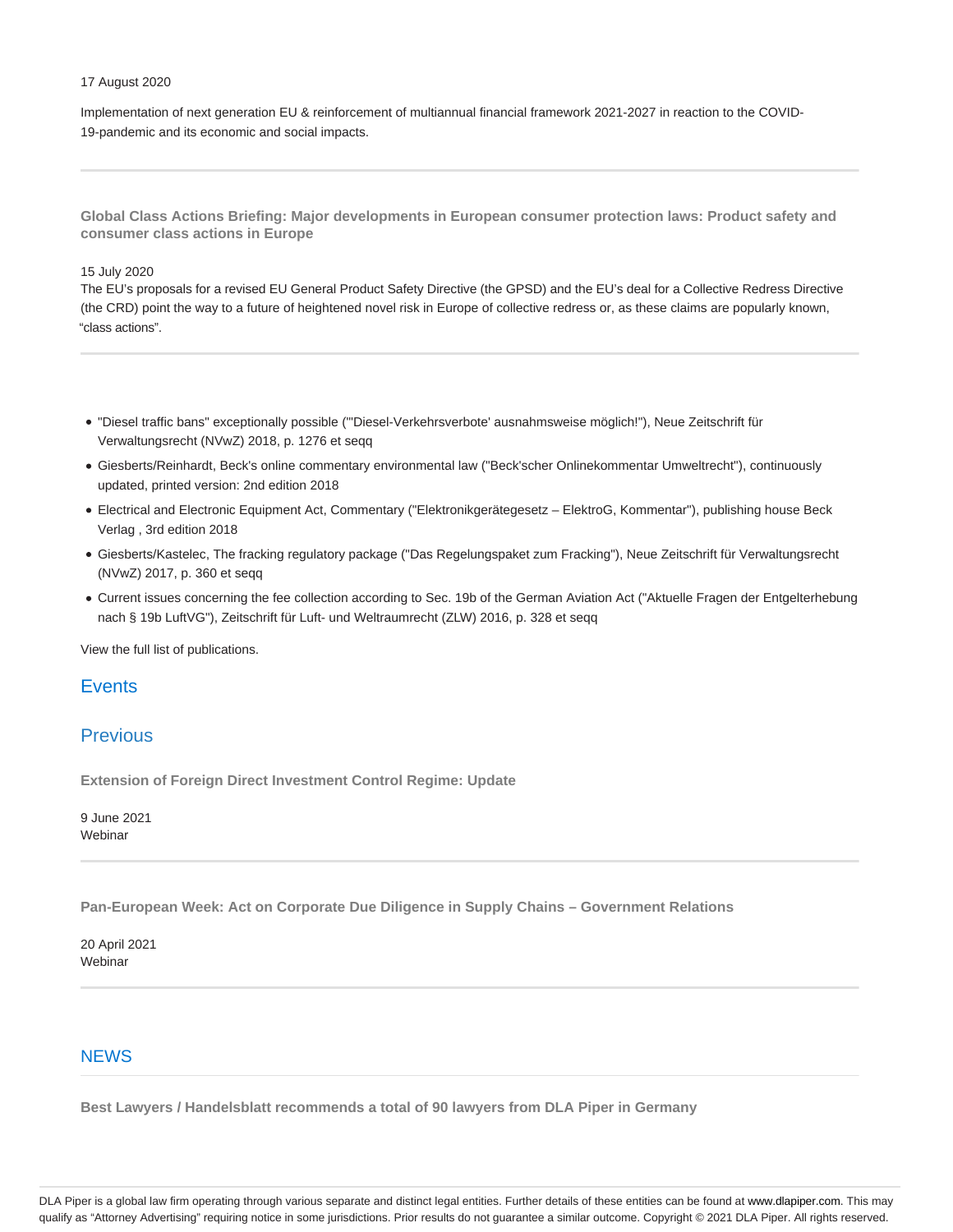**DLA Piper advises Borosil Renewables on acquisition of Interfloat and Brandenburger Glasmanufaktur**

#### 6 May 2022

DLA Piper has advised Indian solar glass manufacturer Borosil Renewables ("BRL") on its acquisition of Interfloat Group, Europe's largest solar glass producer.

**DLA Piper advises Berenberg and Stifel Europe Bank on capital increase of Compleo Charging Solutions AG**

#### 26 November 2021

DLA Piper has advised the consortium banks Joh. Berenberg, Gossler & Co. KG as Sole Global Coordinator and Joint Bookrunner and Stifel Europe Bank AG as Joint Bookrunner on a capital increase (rights issue) of Compleo Charging Solutions AG.

**Best Lawyers / Handelsblatt recommends a total of 88 lawyers from DLA Piper in Germany**

#### 25 June 2021

This year, the U.S. publisher Best Lawyers has once again recognized numerous DLA Piper lawyers in Germany in various areas of law. In total, Best Lawyers recommends 88 DLA Piper lawyers this year.

**DLA Piper advises SevenVentures on investment in Sanity Group**

#### 30 March 2021

DLA Piper has advised SevenVentures on its media-for-equity investment in Berlin-based start-up Sanity Group. The investment sum is in the single-digit million range.

**DLA Piper advises BearingPoint on sale of RegTech Unit to Nordic Capital**

#### 11 November 2020

DLA Piper has advised BearingPoint on the sale of its independent Regulatory Technology (RegTech) unit to leading private equity investor Nordic Capital as part of a share deal. The closing of the transaction with Nordic Capital is subject to customary regulatory approvals. The financial terms of the transaction were not disclosed.

**DLA Piper named Law Firm of the Year for Real Estate and Insurance at the JUVE Awards**

#### 30 October 2020

DLA Piper has been named Law Firm of the Year for Real Estate and Insurance at the JUVE Awards, in a ceremony which took place on Thursday 29 October.

**DLA Piper advises CCR Logistics Systems AG on the legislative process for the new German Battery Act**

#### 23 September 2020

DLA Piper has advised CCR Logistics Systems AG on the legislative process for the new Battery Act, which was passed by the German

DLA Piper is a global law firm operating through various separate and distinct legal entities. Further details of these entities can be found at www.dlapiper.com. This may qualify as "Attorney Advertising" requiring notice in some jurisdictions. Prior results do not guarantee a similar outcome. Copyright @ 2021 DLA Piper. All rights reserved.